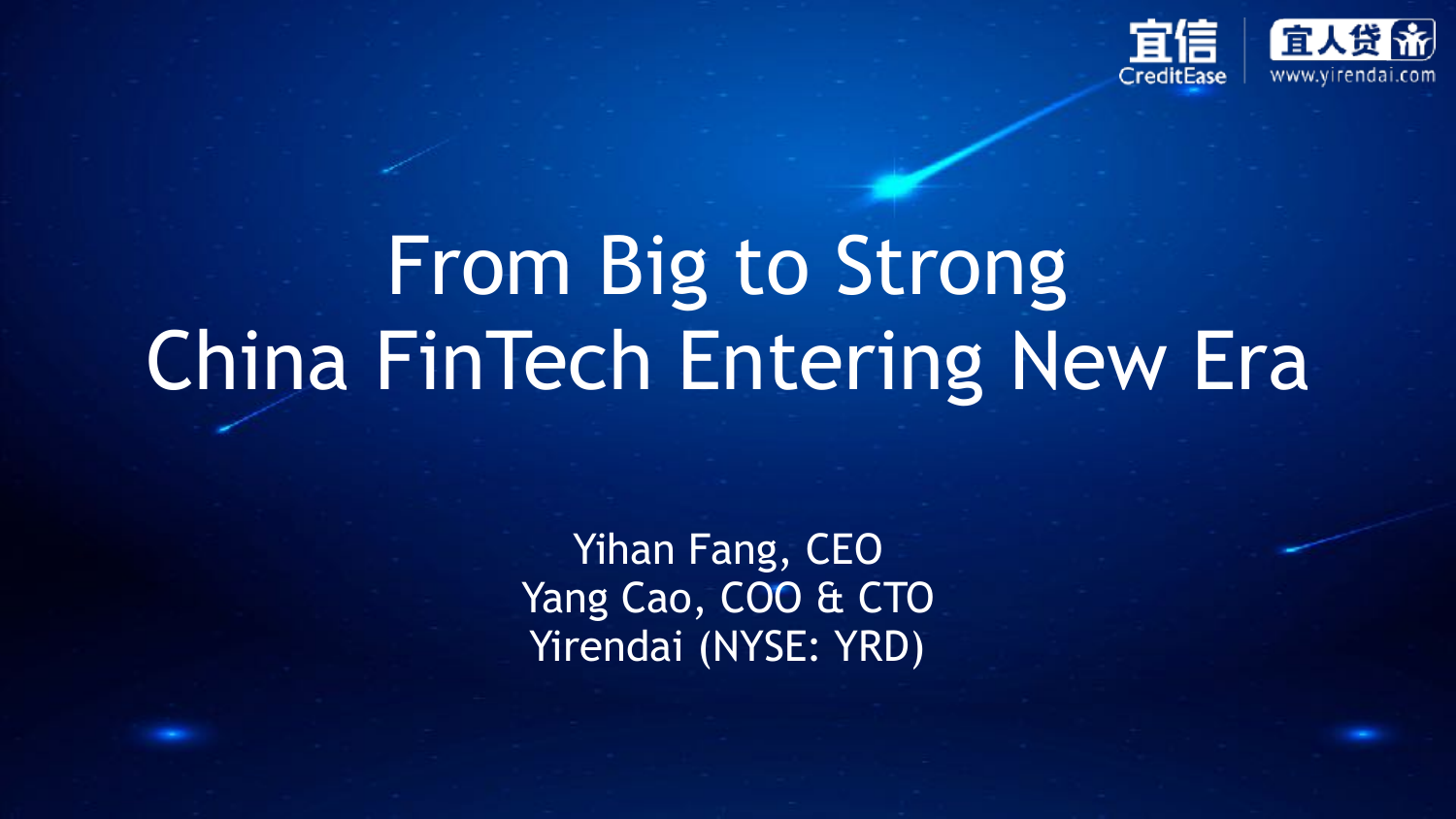## FinTech Already Taking Off in China





*Source: iResearch; wdzj.com; yingcanzixun.com; o1caijing.com; Chinese Academy of Social Sciences; Tecent; \* All data above refers to year 2016*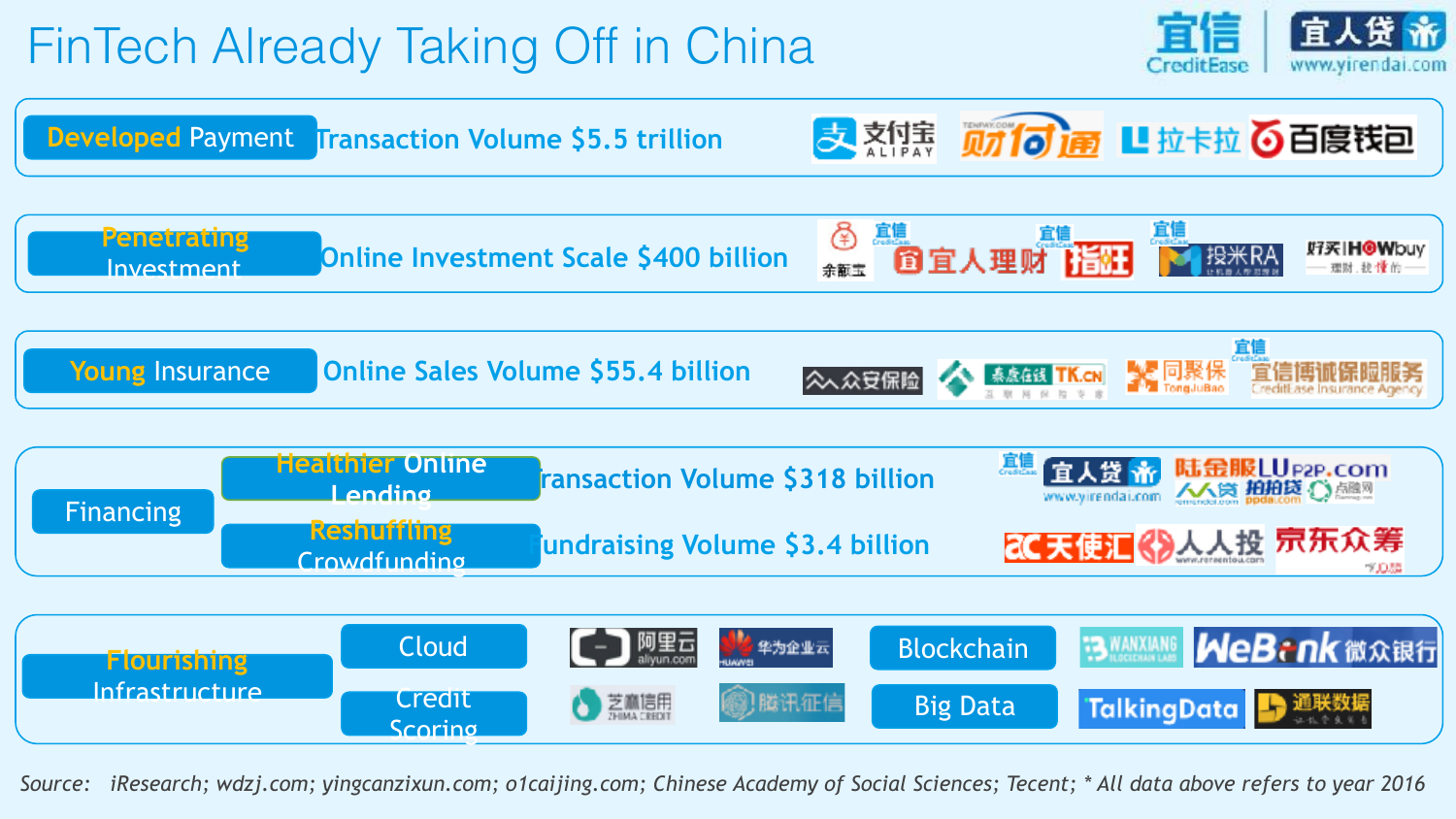# Accelerating Growth with Huge Potential Aheadia

## www.virendai.com

### **The Online Lending Market in China**

(By outstanding loan balance, \$ Billion)

### **Consumer Finance Market\* in China**

(By outstanding loan balance excluding Online Lending, \$ Billion)



*Source: iResearch; wdzj.com; PBC; \*consumer finance includes credit cards, auto loans and other loans from bank and consumer financing companies*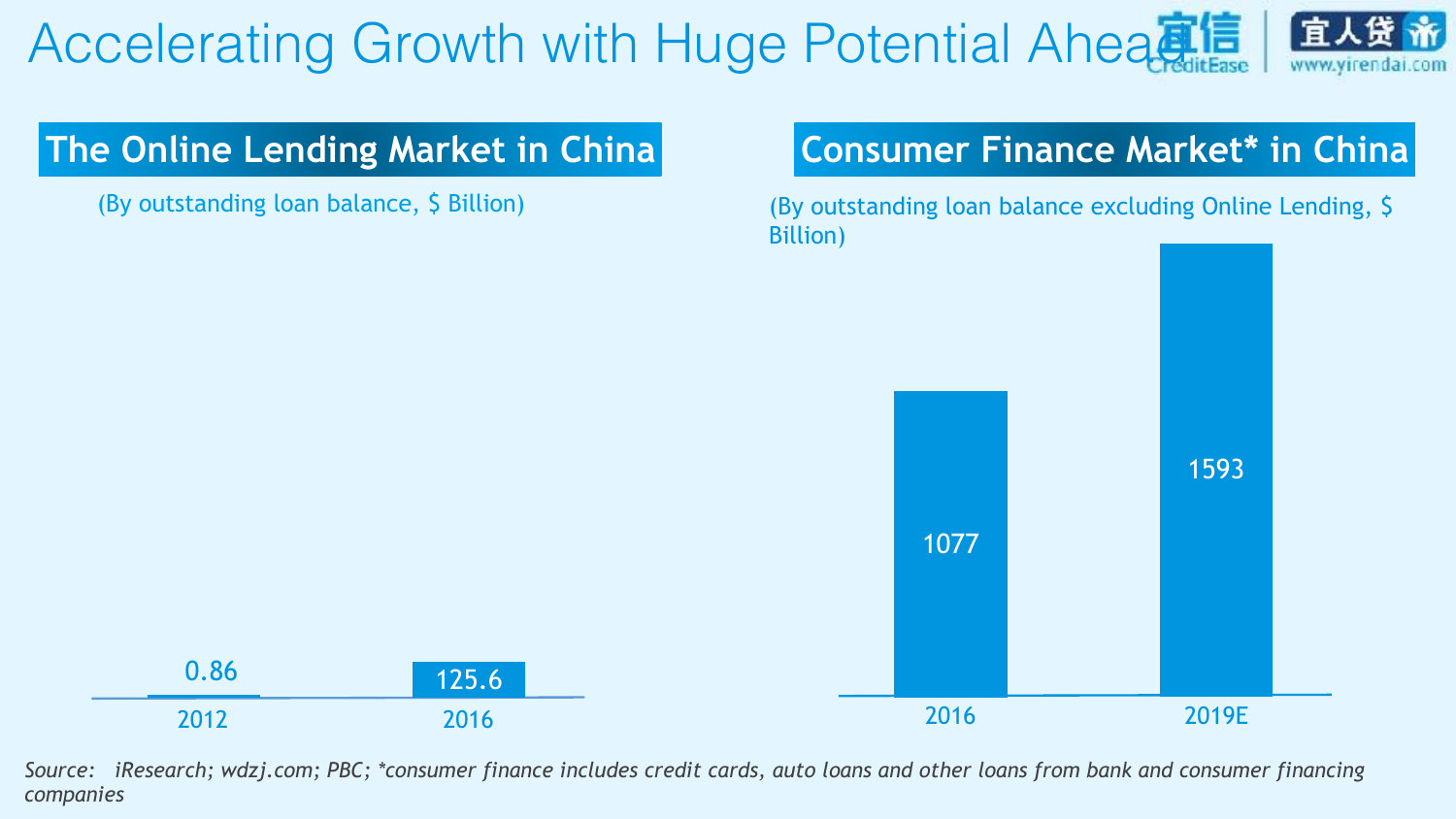Online Lending Positively Impacts the Society

## Solving the Financial Needs for the Underserved

Establishing Credit Awareness

Revolutionizing Borrowing Habits

## Contributing to China's Consumer Credit System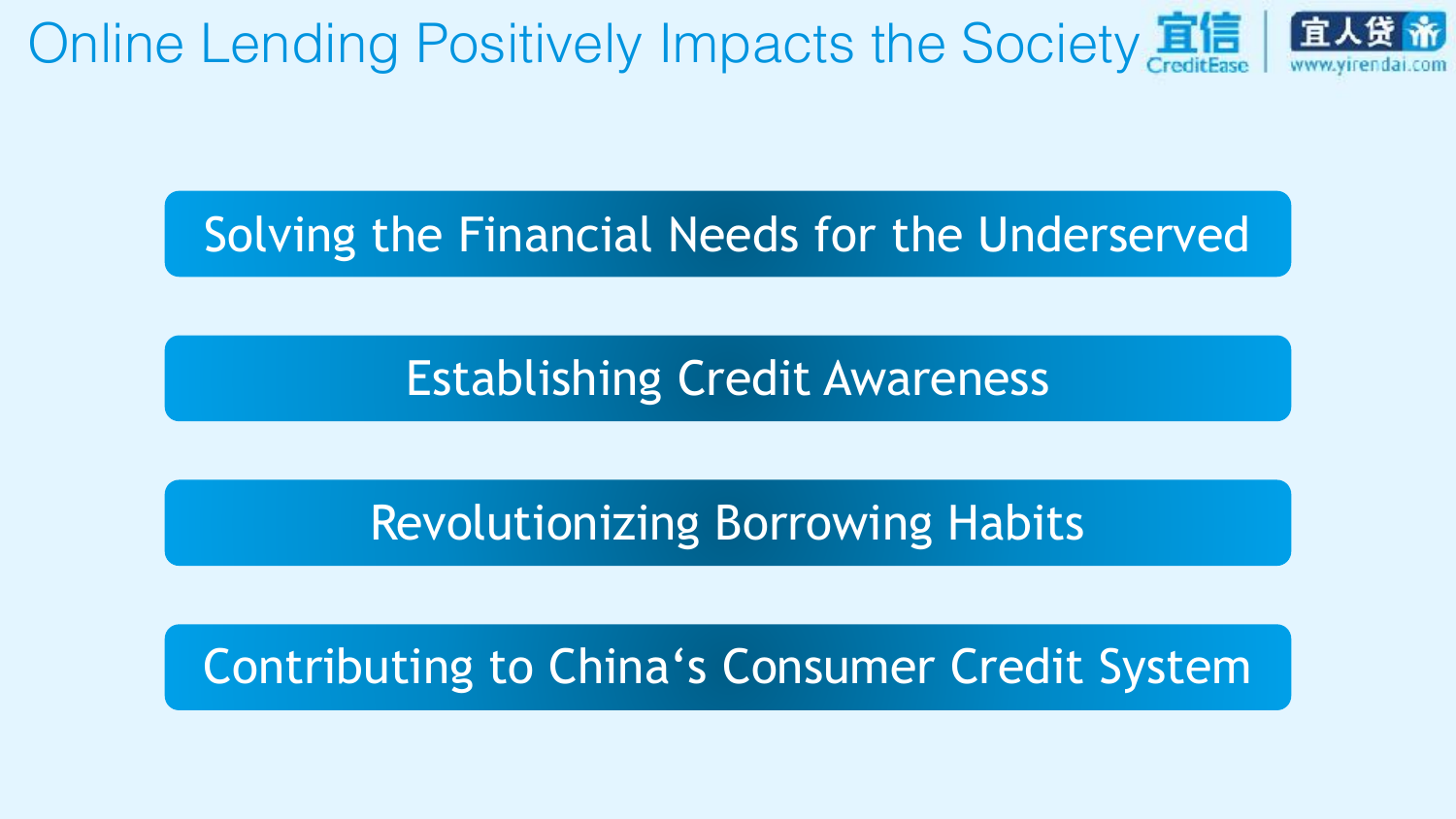## There Are Also Negative Issues



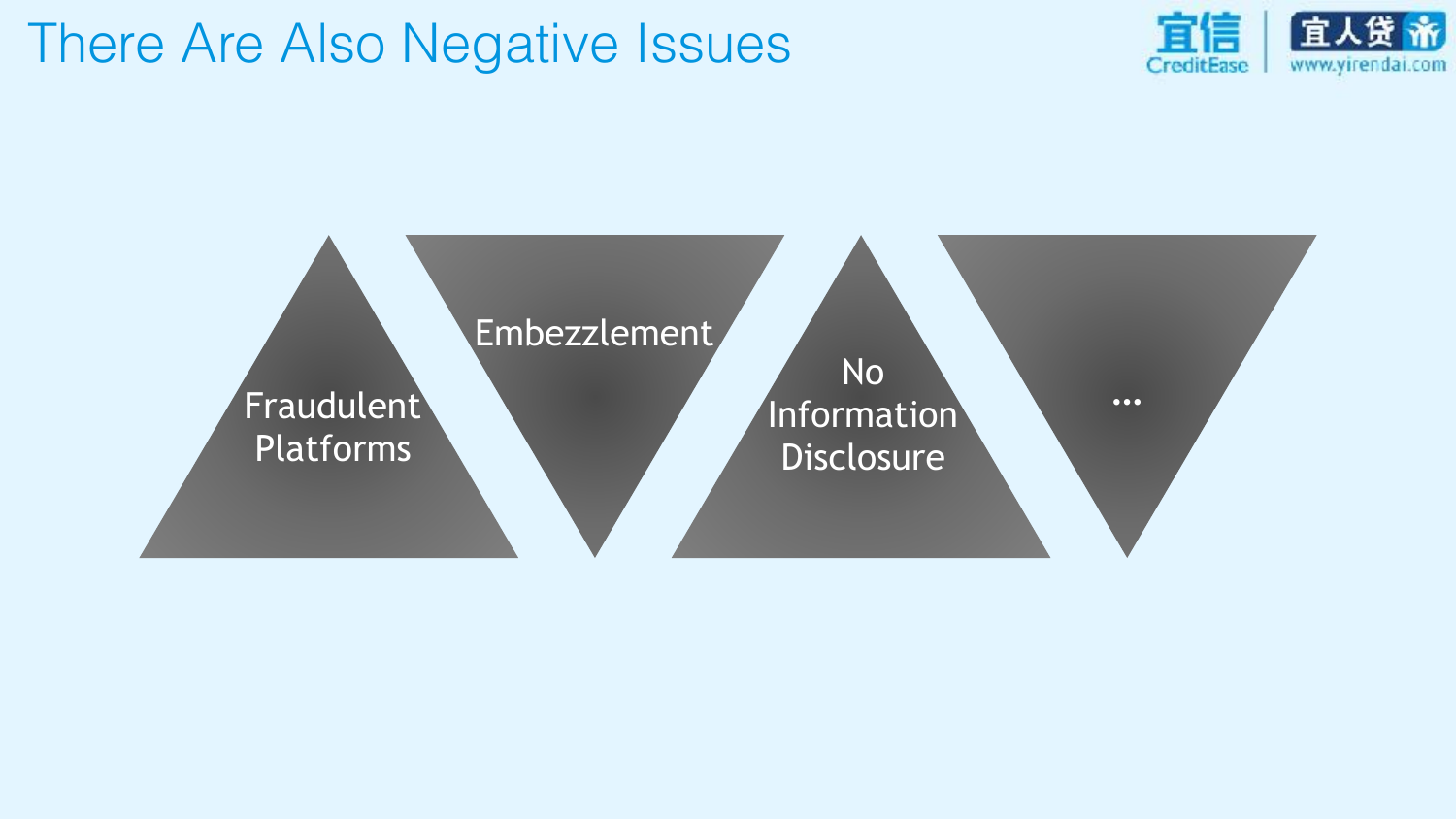New Regulation: Better Future For the Industry



There are many other rules in the *'8/24 Regulation'*\* that needs to be complied before 24 Aug. 2017.

*Source: CBRC; \*Official document is available in Chinese on http://www.cbrc.gov.cn/govView\_37D312933F1A4CECBC18F9A96293F450.html*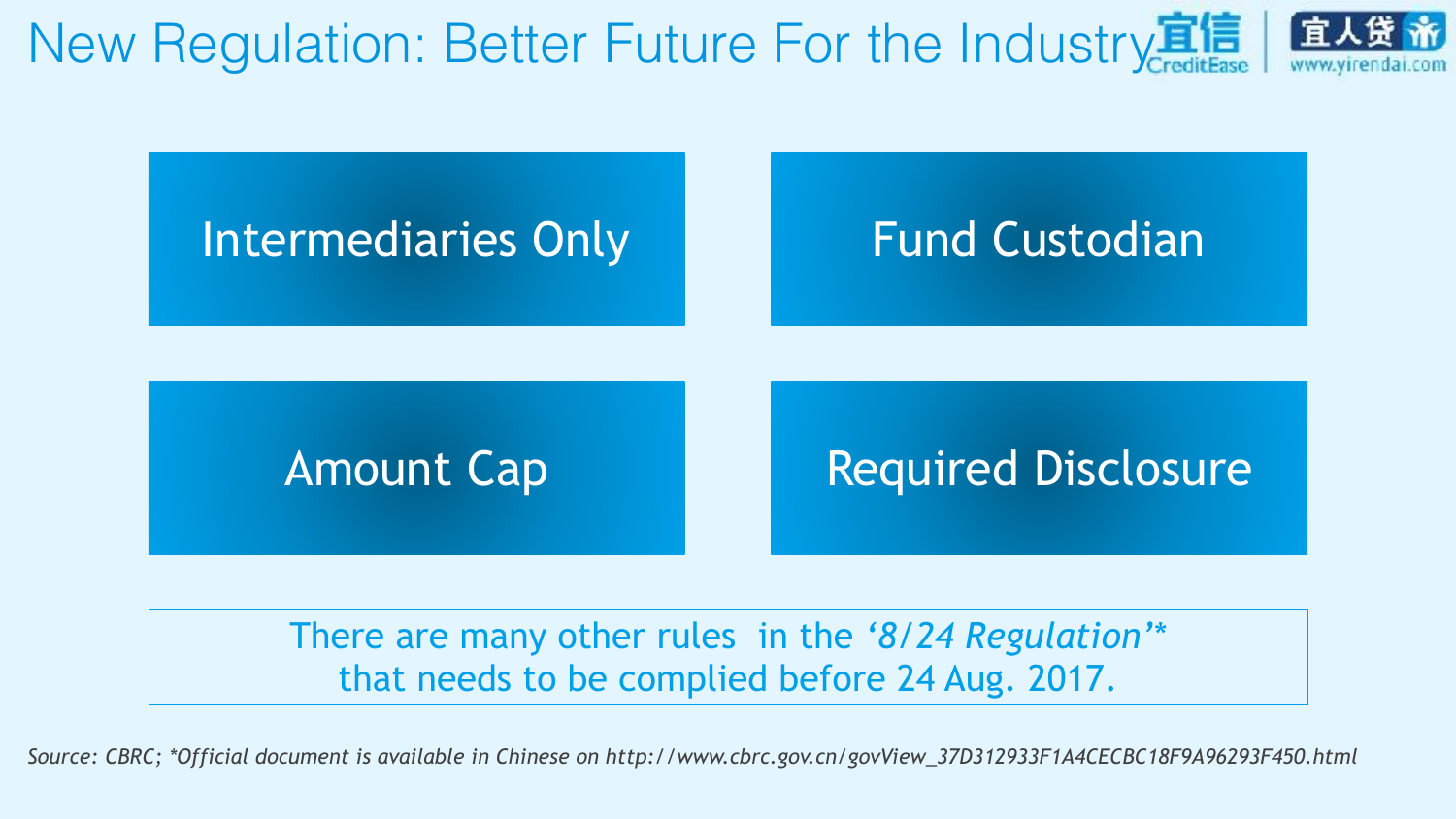## From Emerging to Optimizing





*Source: www.wdzj.com*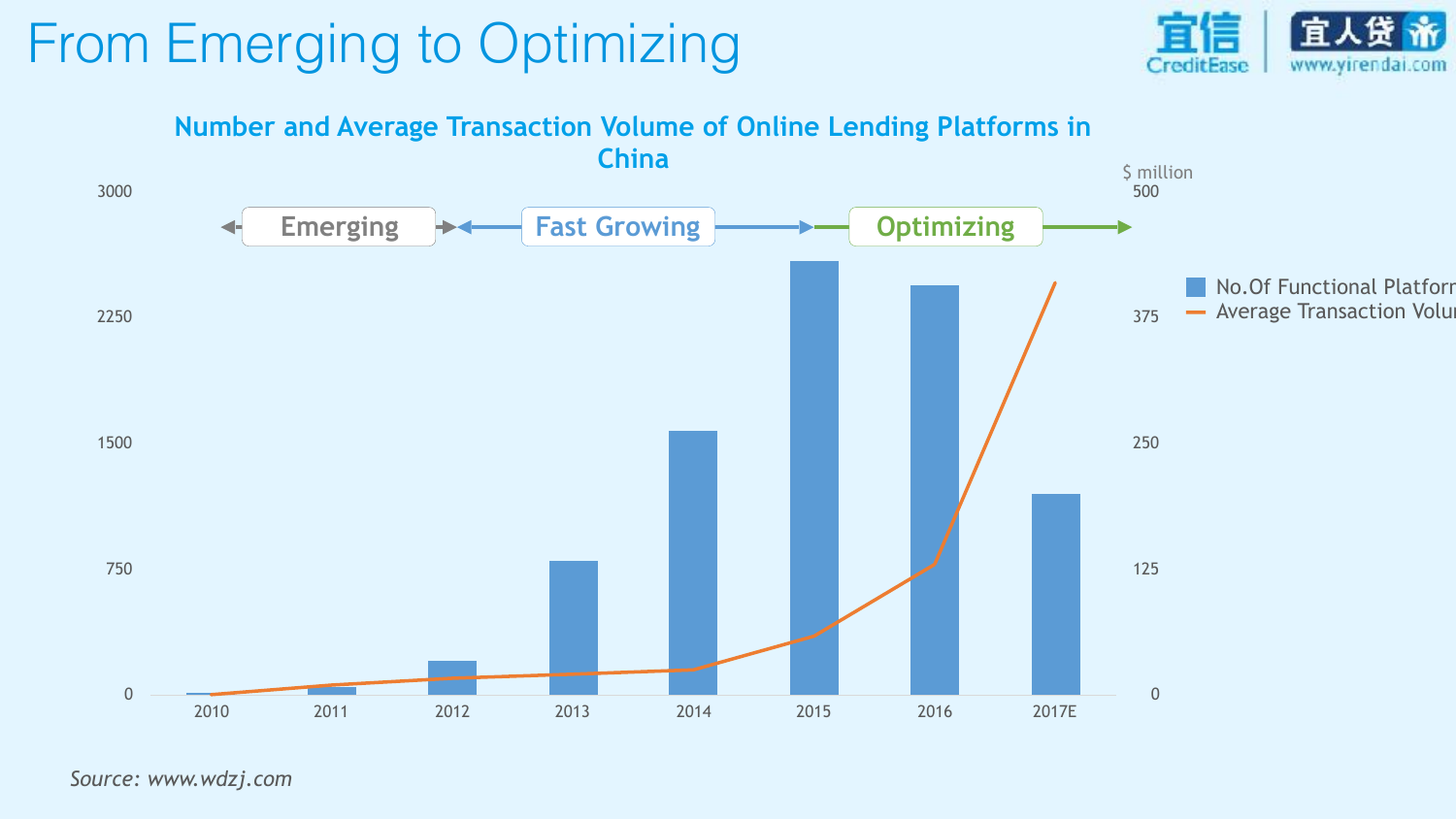## Investment Return Becomes More Rational





*Source: www.wdzj.com*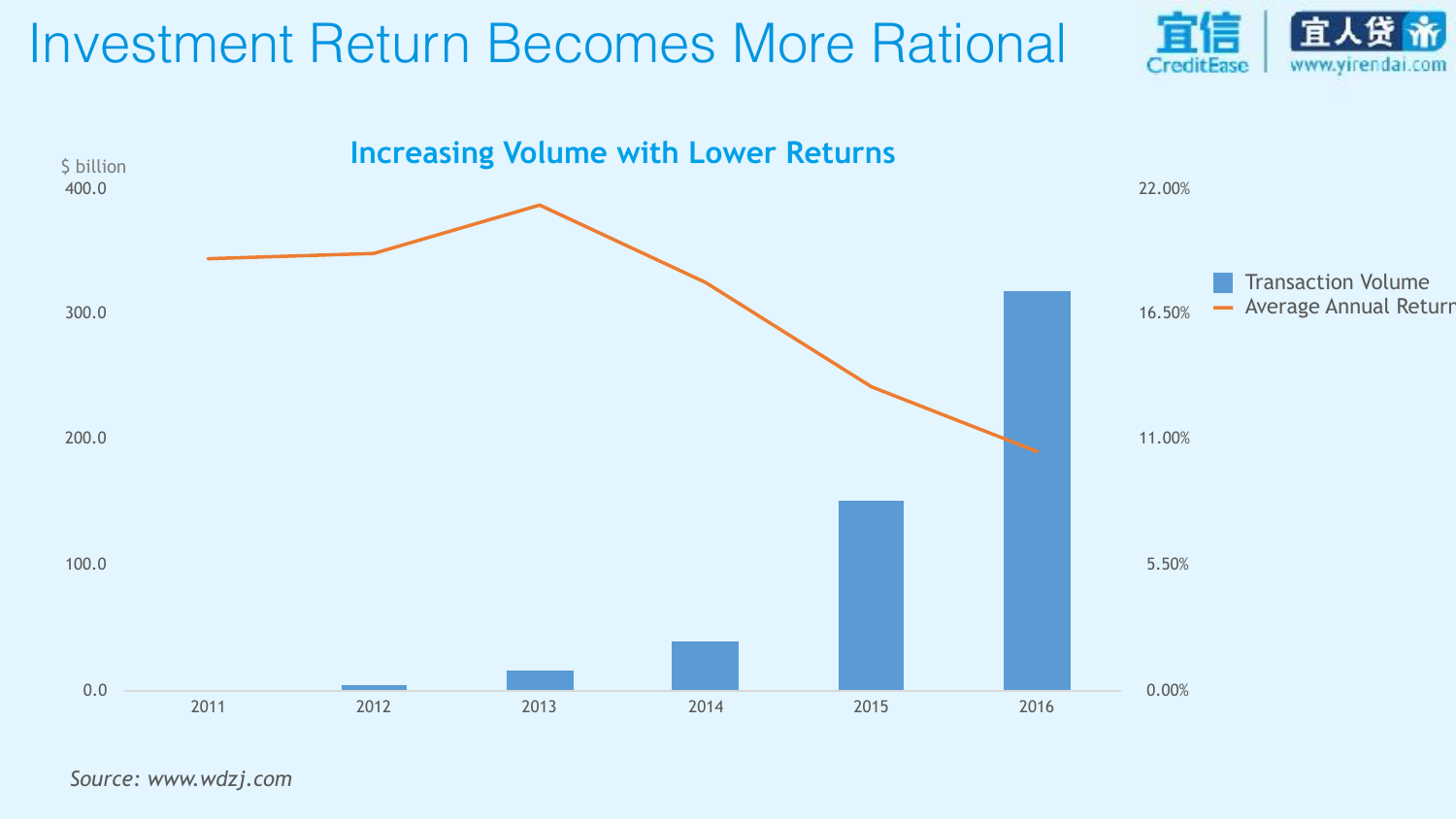## Yirendai: The Leading Platform





#### **End to End Automated Online Business Process**

| Verification<br>Application | <b>Proprietary</b><br><b>Risk</b><br>Assessment | <b>Approval</b><br>and Listing | <b>Funding</b> | <b>Servicing</b><br>and<br><b>Collections</b> |
|-----------------------------|-------------------------------------------------|--------------------------------|----------------|-----------------------------------------------|
|-----------------------------|-------------------------------------------------|--------------------------------|----------------|-----------------------------------------------|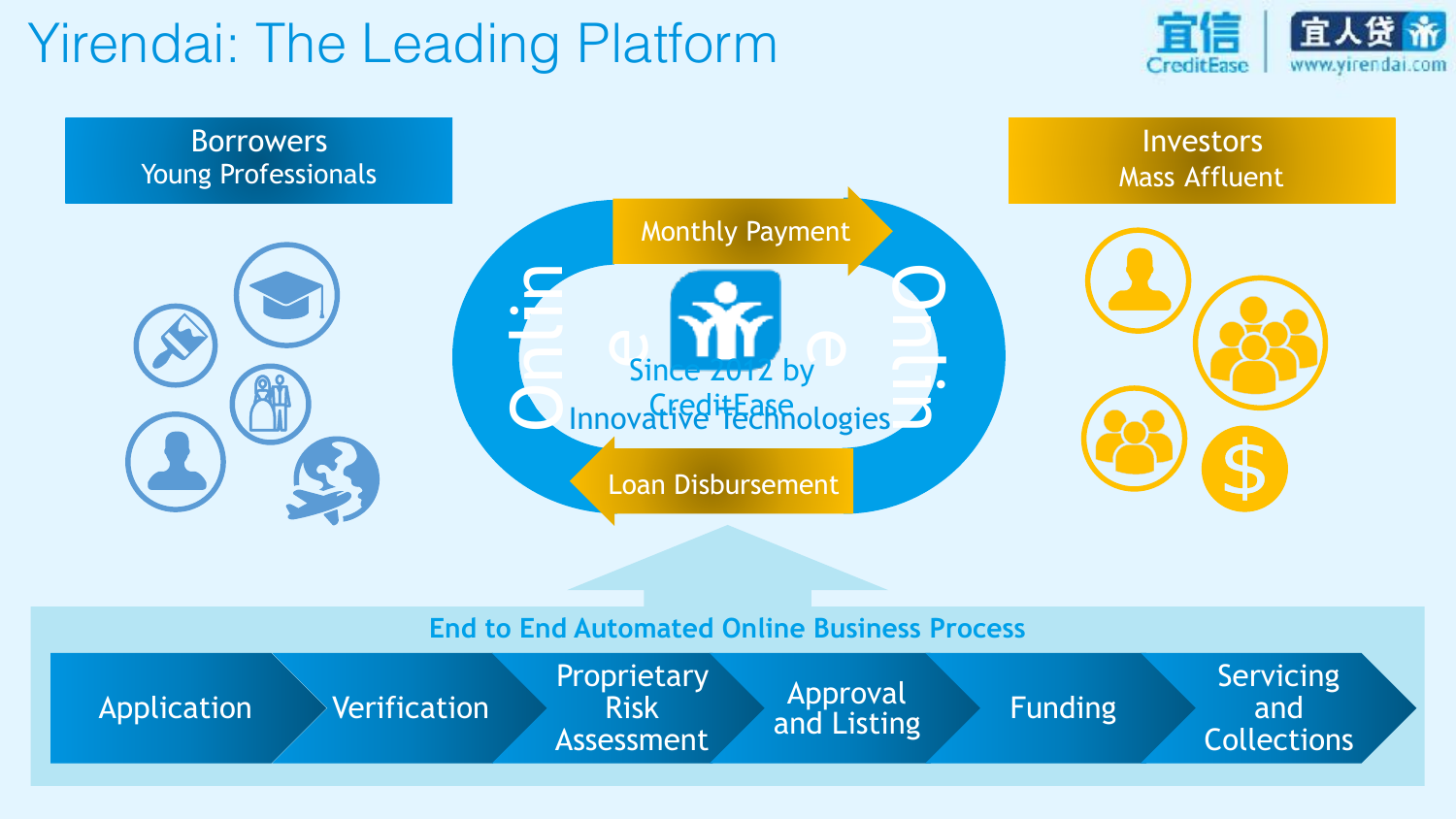# Technologies are the Driving Force of Yirendai





## Customer Acquisition

••Precise Profiling ••Cost Down by 50%

### Risk **Management**

••Proven Risk Model ••Tested Fraud Model

### Product Design

••World's 1st Mobile Loan App ••Money in Bank in 10 min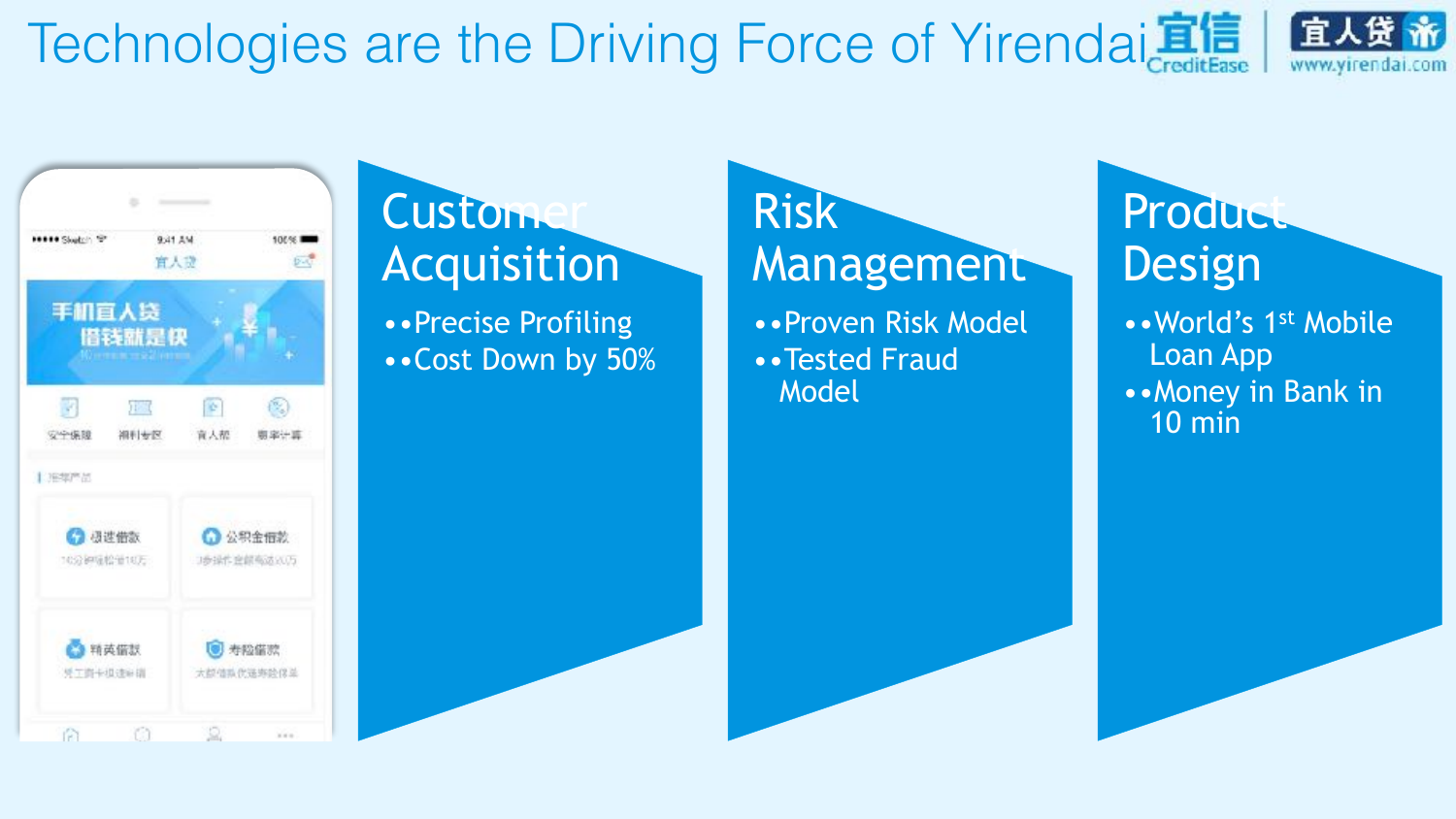## Rapid and Quality Growth





#### **Cumulative Loan Facilitated (\$ billion)**



 $\frac{6}{201501}$  8  $\frac{9}{201502}$  11  $\frac{12}{201503}$  14  $\frac{15}{201509}$  17  $\frac{10}{201501}$  20  $\frac{21}{211602}$  23 24

*Source*:*Third Quarter 2016 Financial Results of Yirendai*

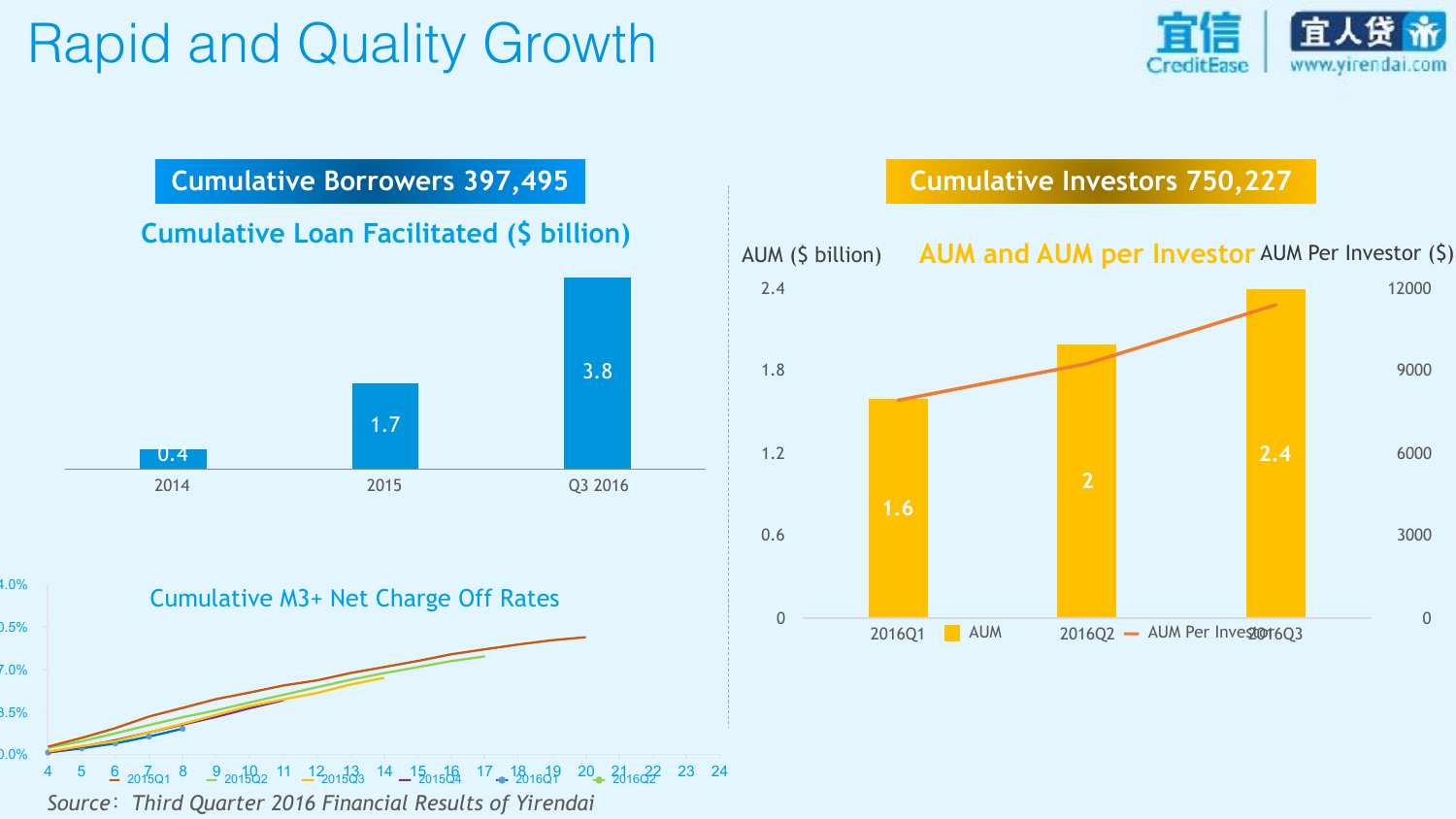## IPO Return of 180%





*Source*:*Yahoo Finance; The IPO return is calculated between 18 Dec. 2015 and 16 Dec. 2016*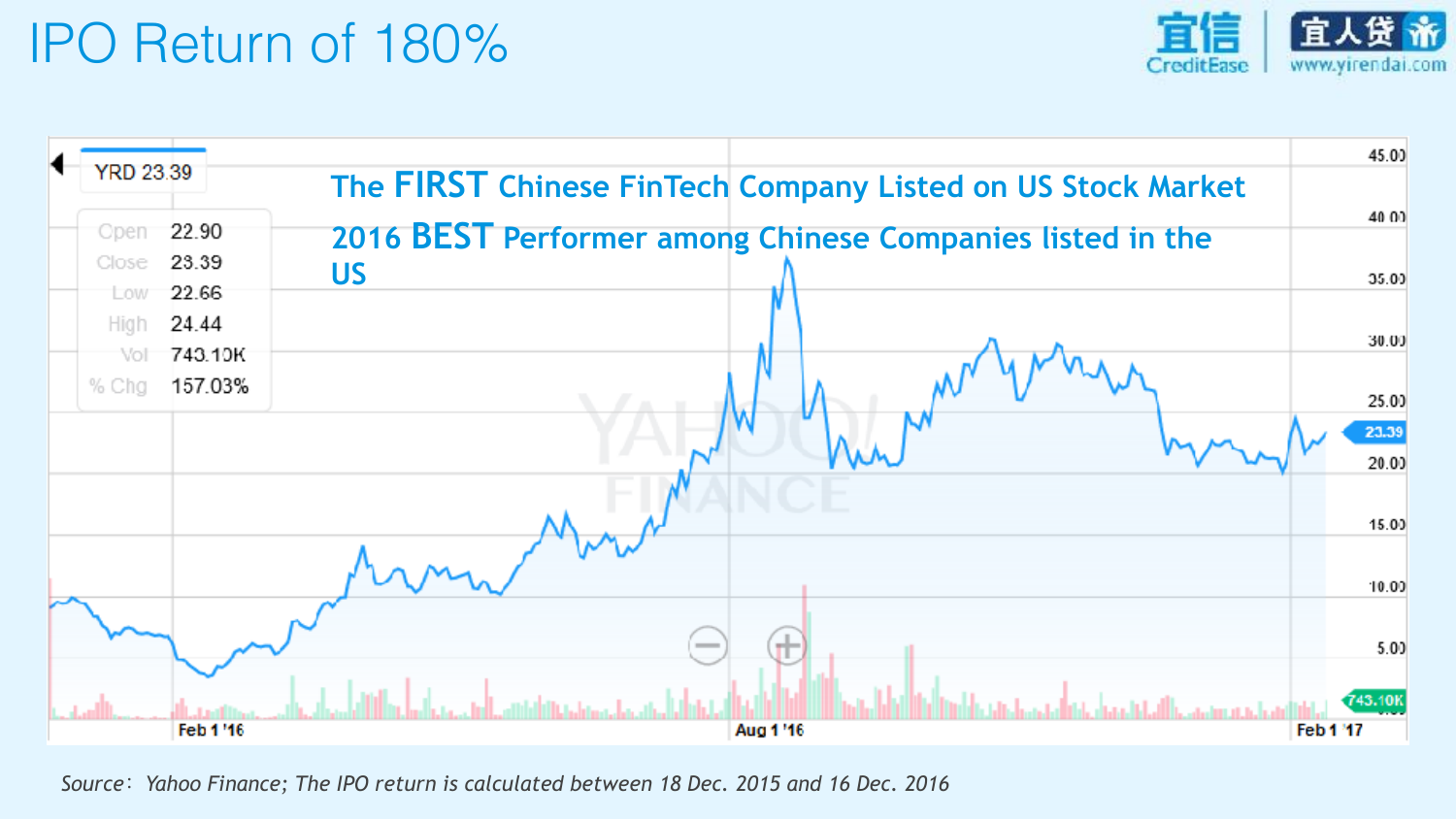## International Recognition





#### P2P lending regulation **good in the long run: CreditEase**



# THE WALL STREET JOURNAL.

MARKETS - STOCKS | POS

**Yirendai IPO Could Pave Way for More Fintech Listings** 

The popularity of Yirondai's IPO suggests there is strong investor demand for such companies



Yirendai's Cong: China's P2P Rules a **Great Step Forward**





#### Morgan Stanley

Recent regulations and tax benefit provide more business opportunities; maintain OW



## **Needham**

Loan Volume Strength Continues; Maintaining BUY - Raising Target

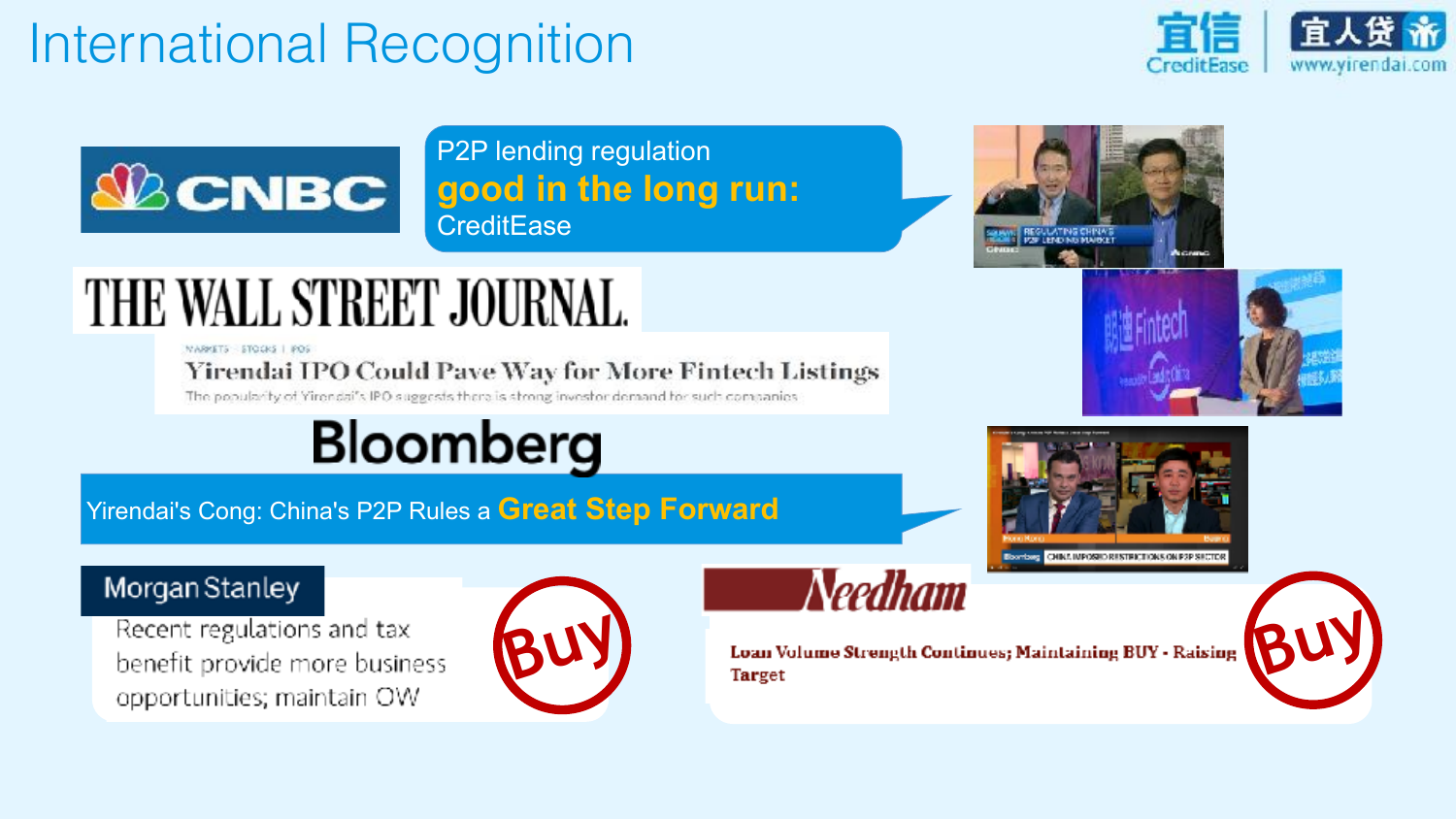## Yirendai's Goal for 2020



# *Annual Transaction Volume Exceeds ¥100 billion***(** *\$15 billion***)**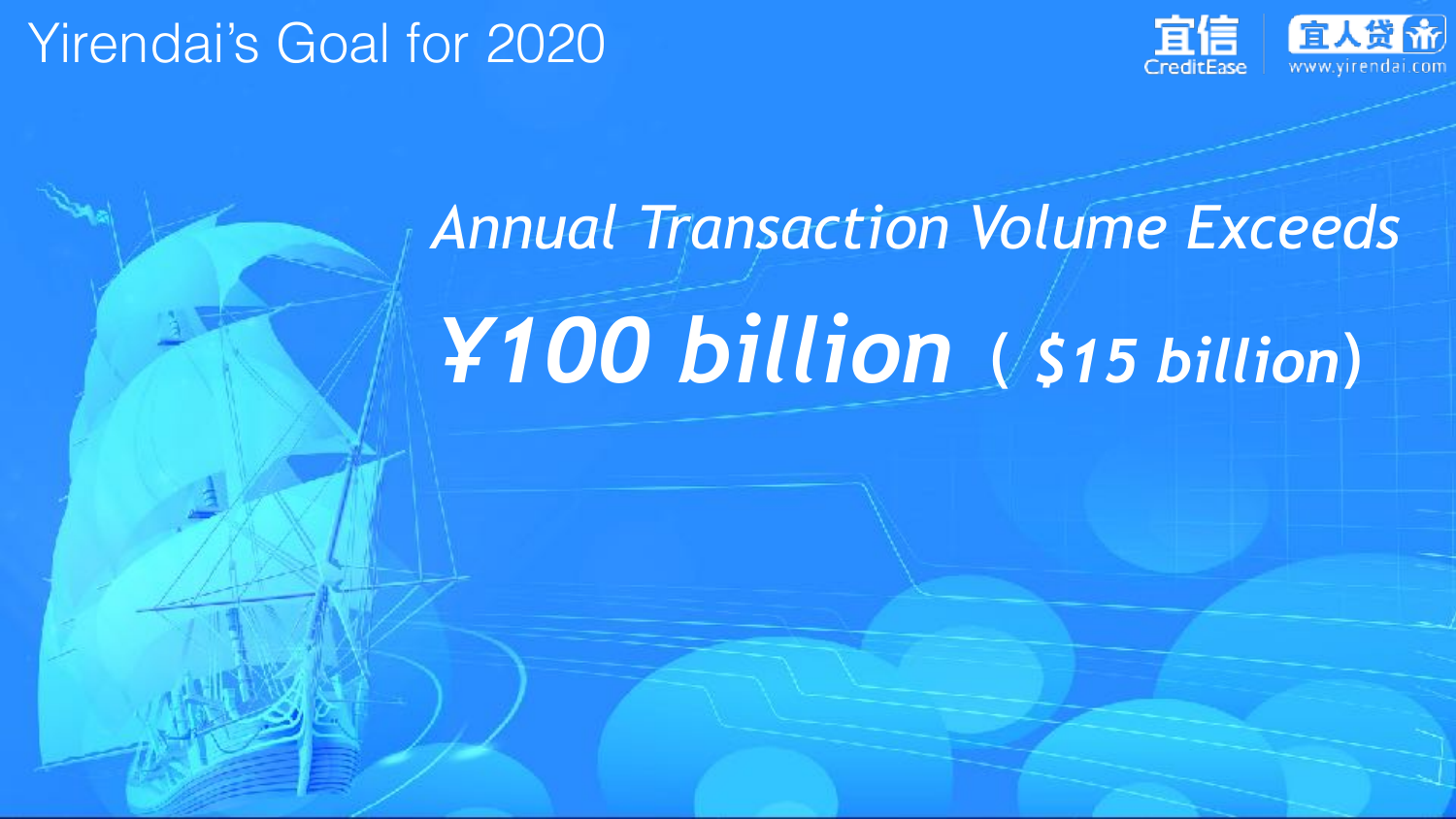## **Challenges**



### Lack of Credit Awareness

## Lack of Standard Credit Rating System

# Lack of

## Bureau Data **California** Creanized Fraud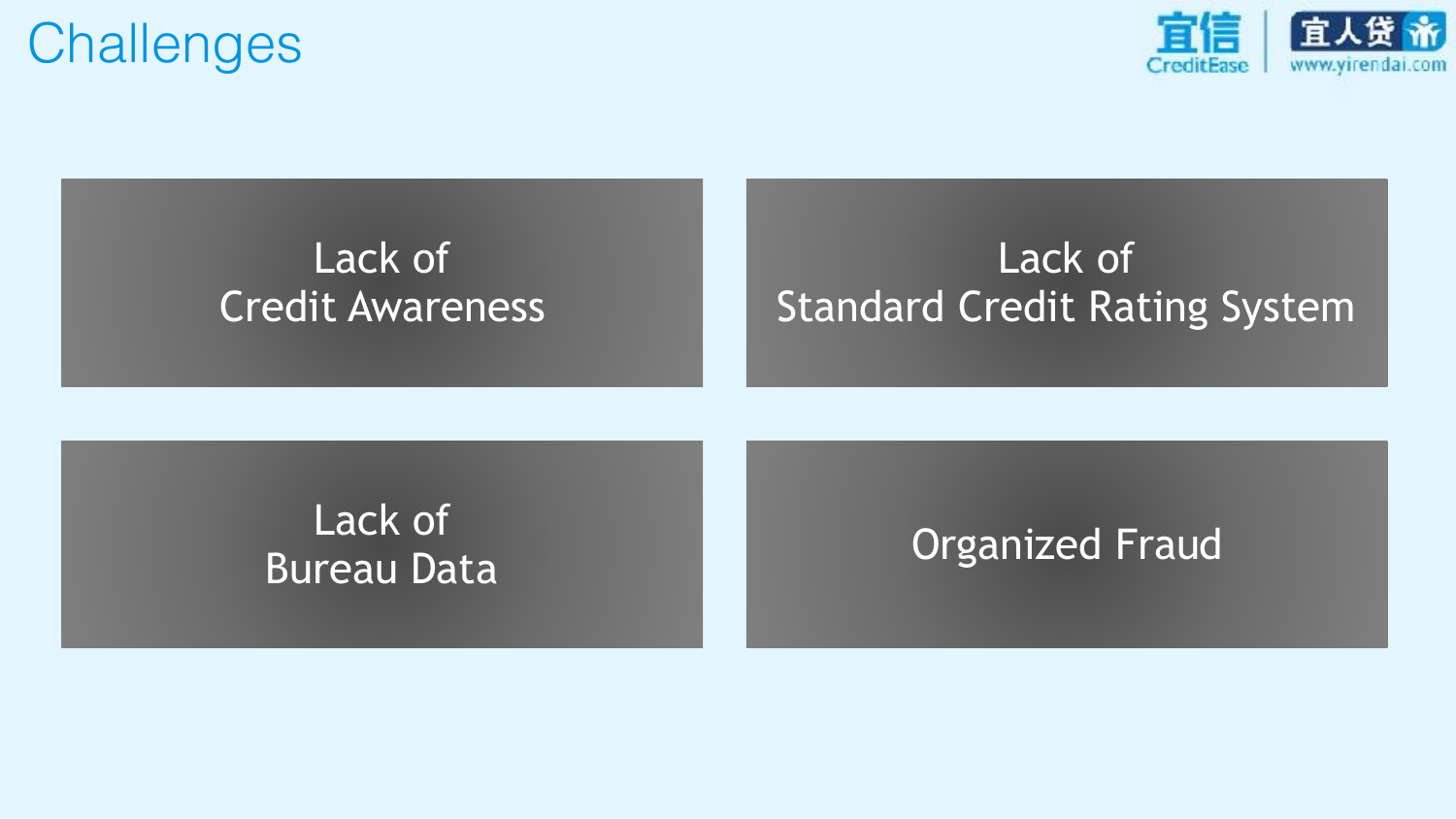# Yirendai Enabling Platform



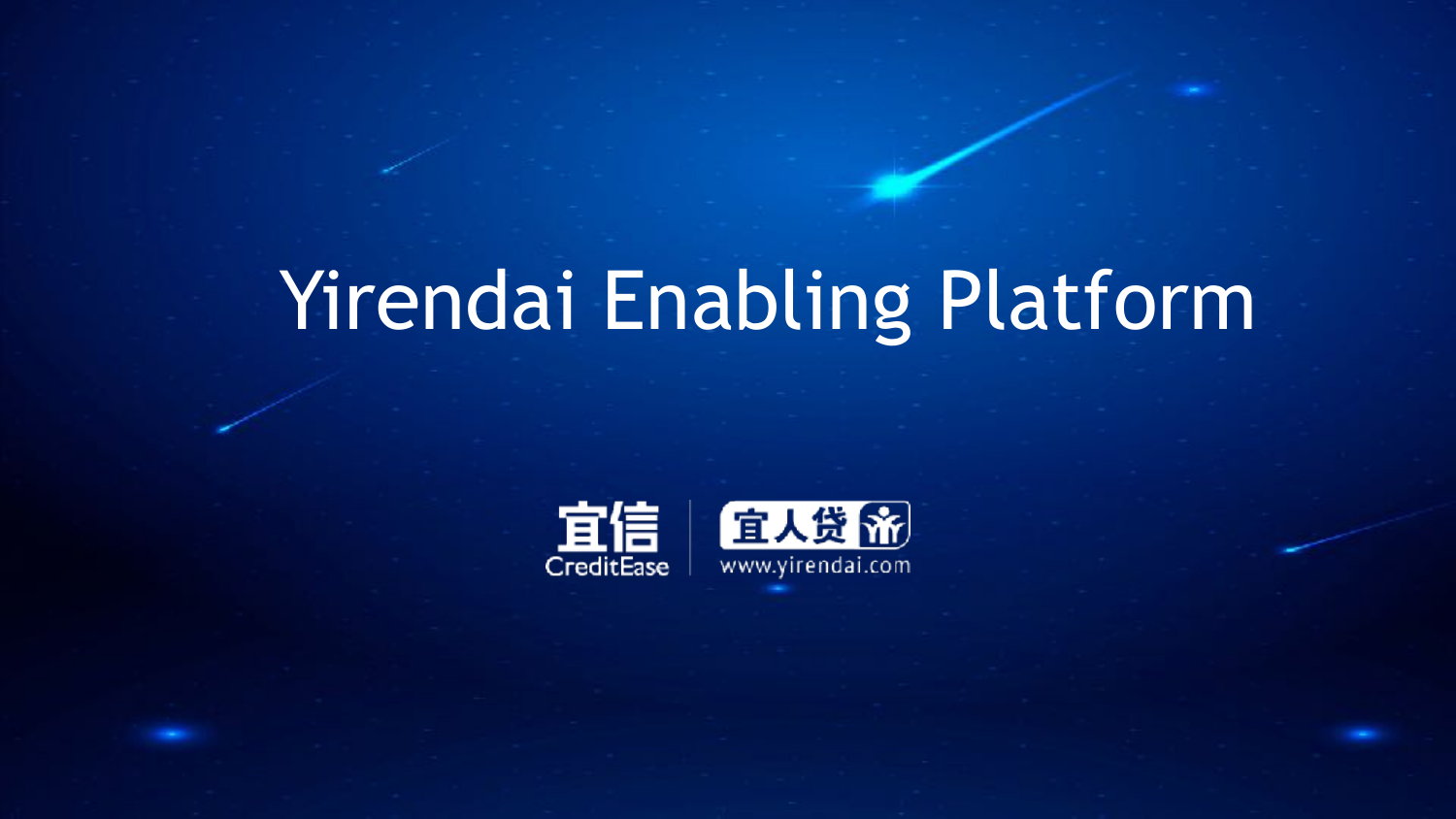Challenges in China's FinTech Environment



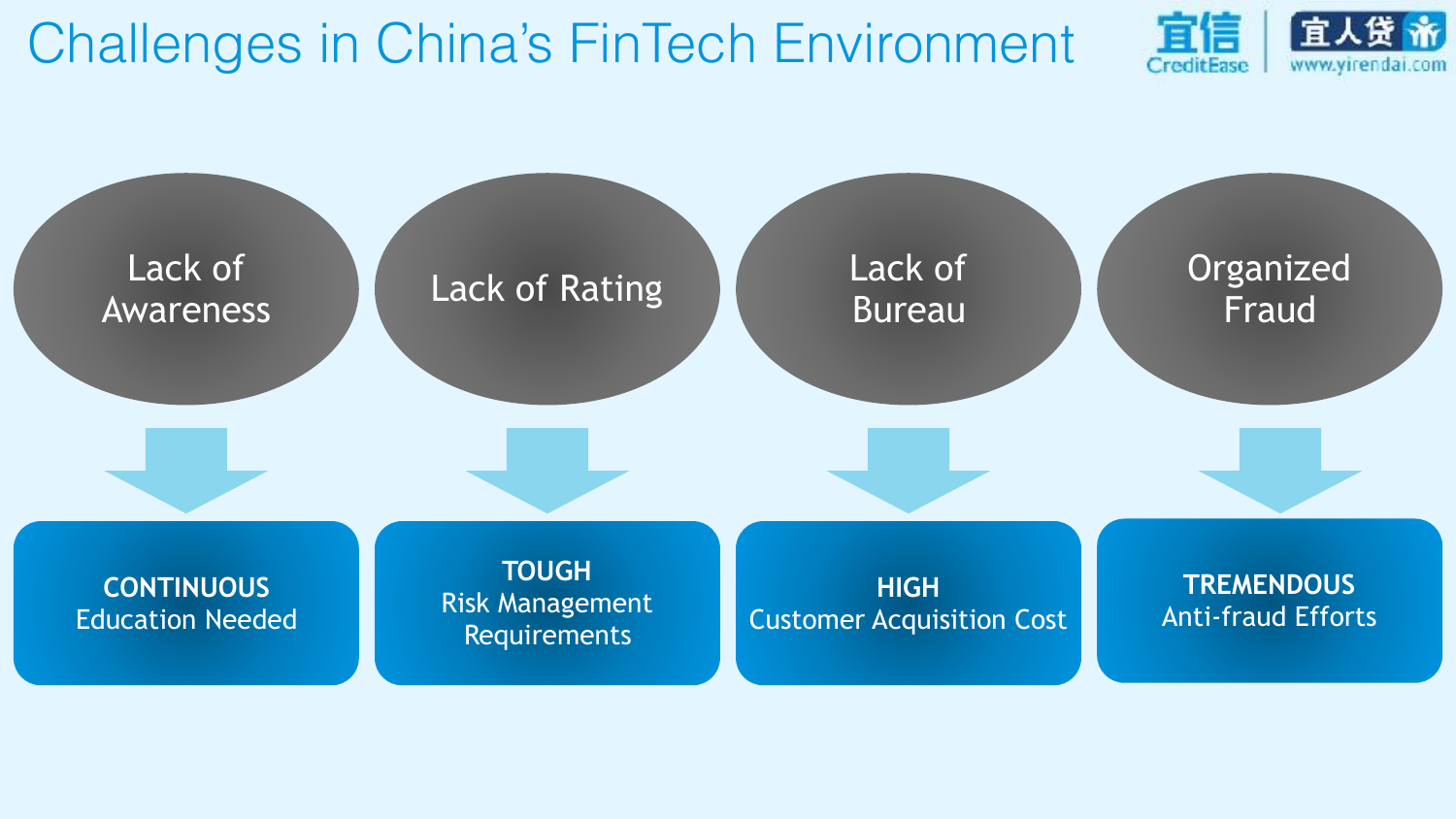## Yirendai Enabling Platform



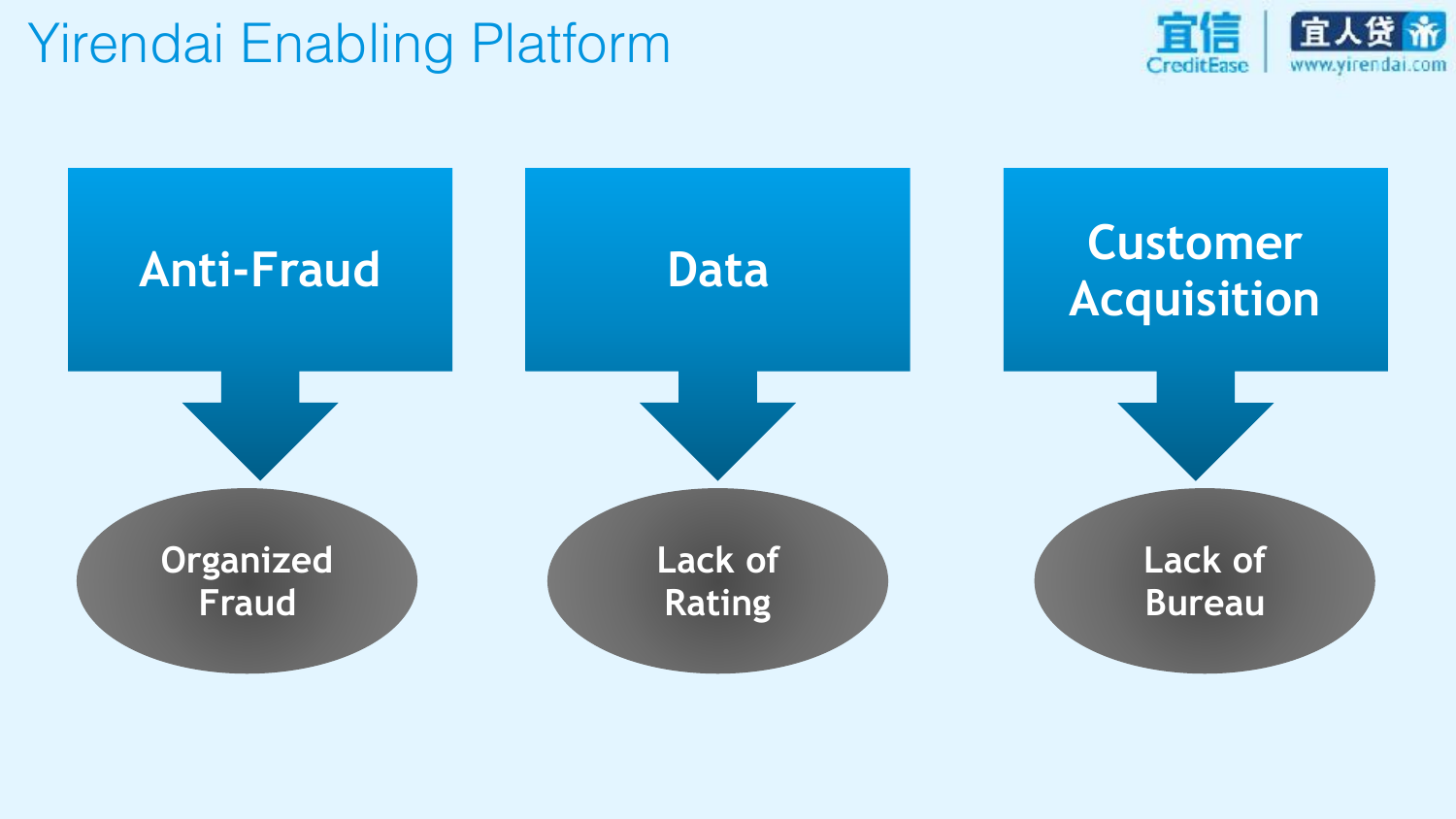## Keywords of Yirendai





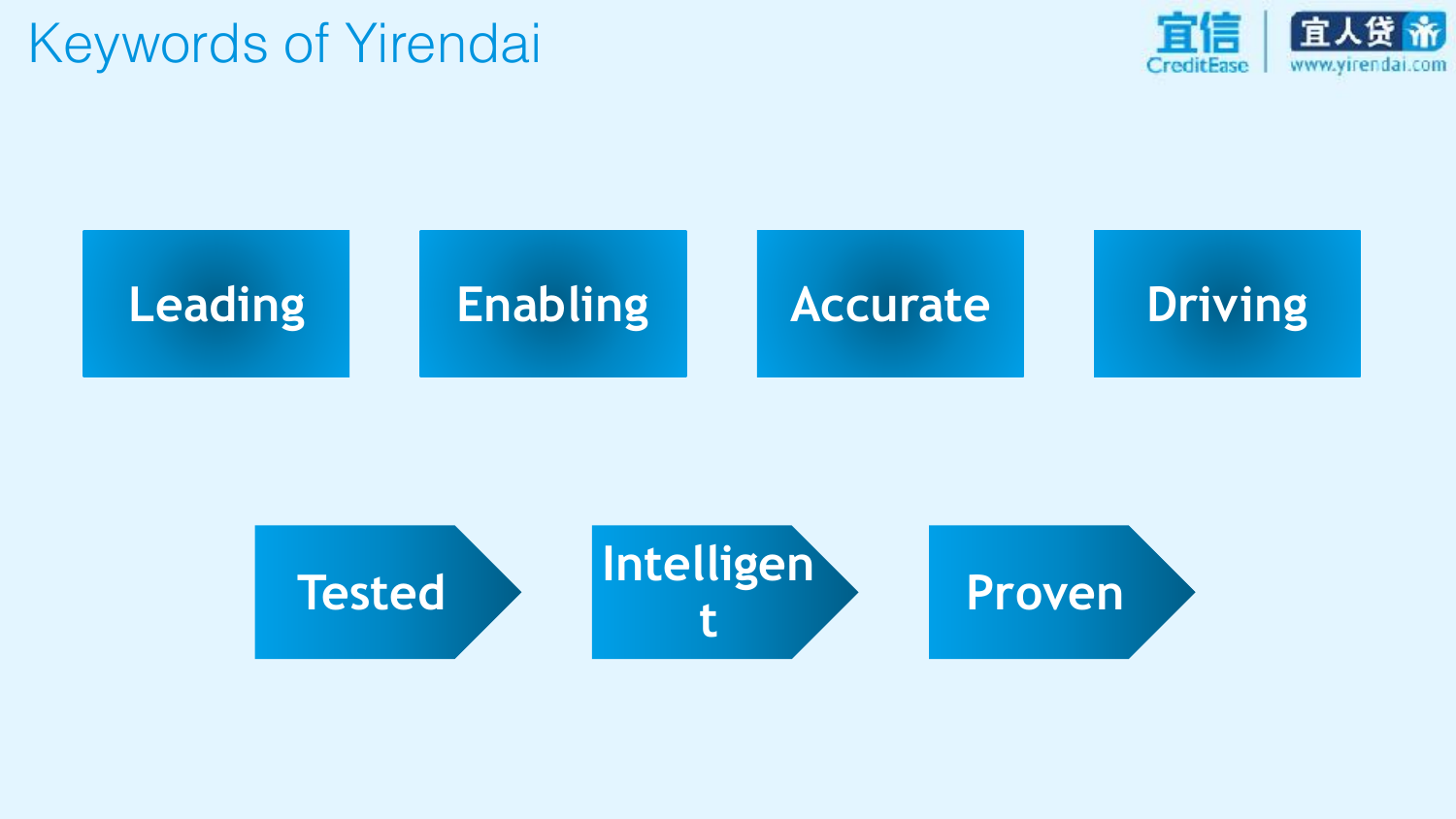## Yirendai Enabling Platform Solution





Reports - Analytic - Monitoring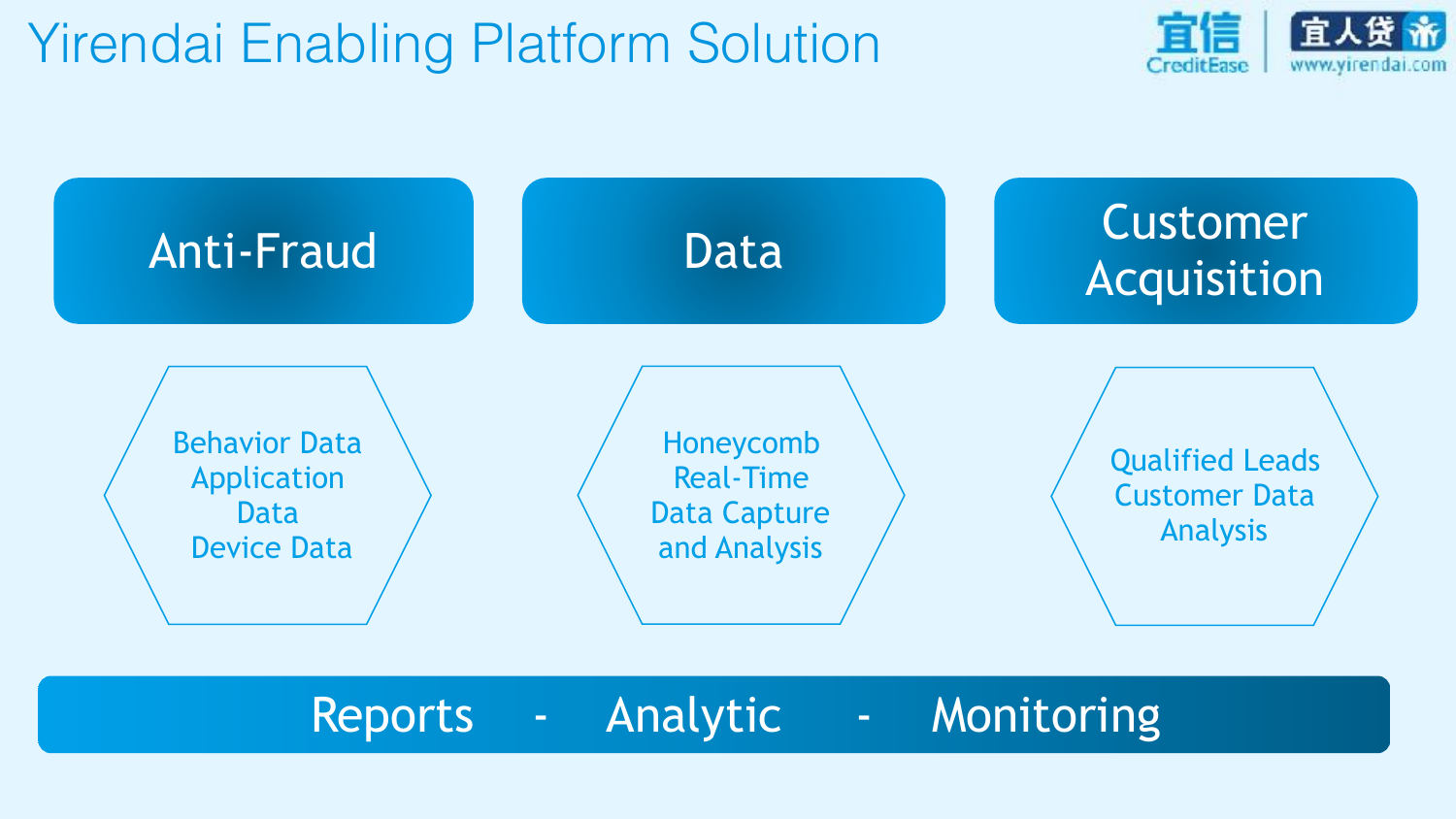Data



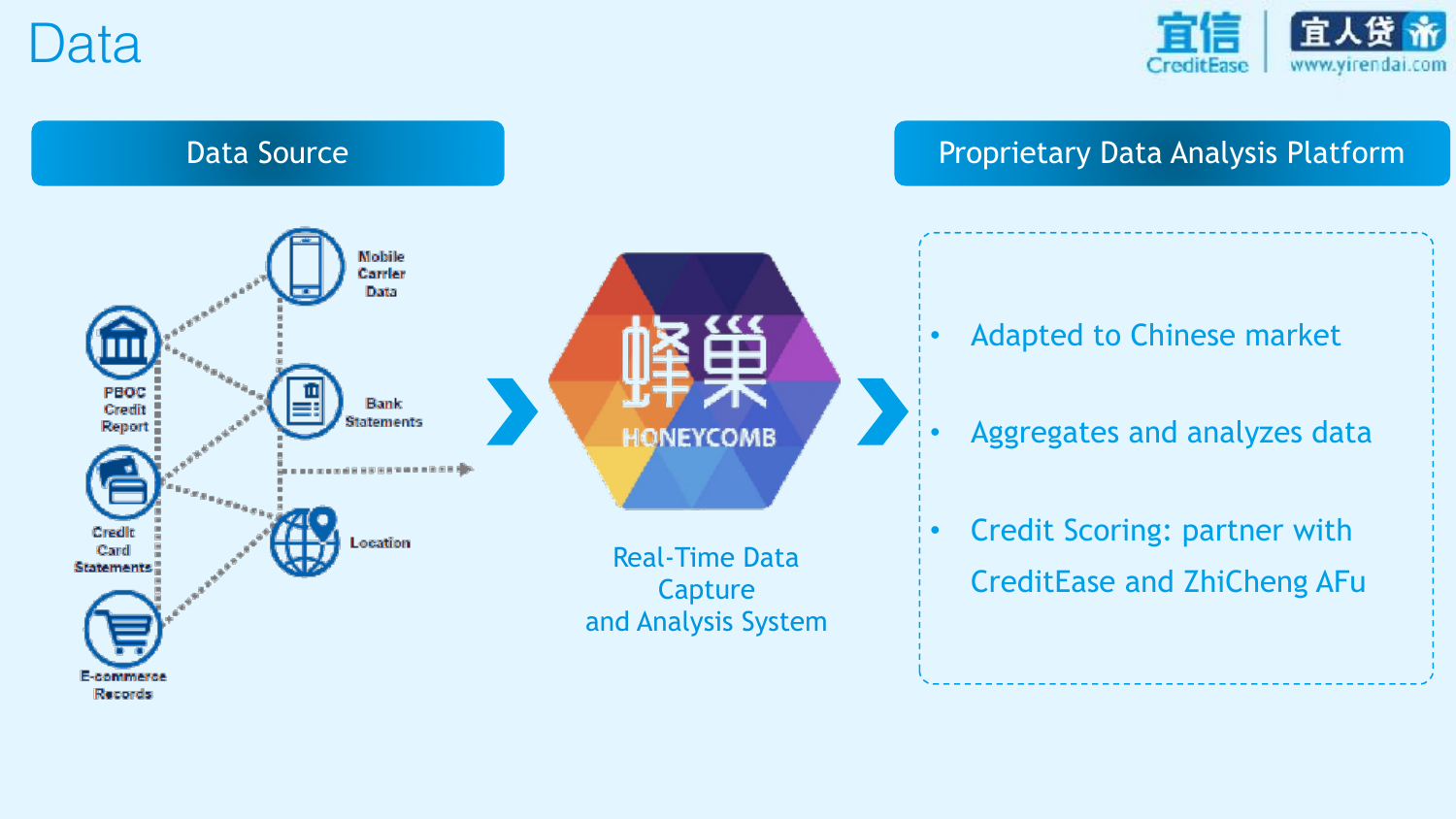## Borrower Acquisition



#### Serving the Needs of More Borrowers

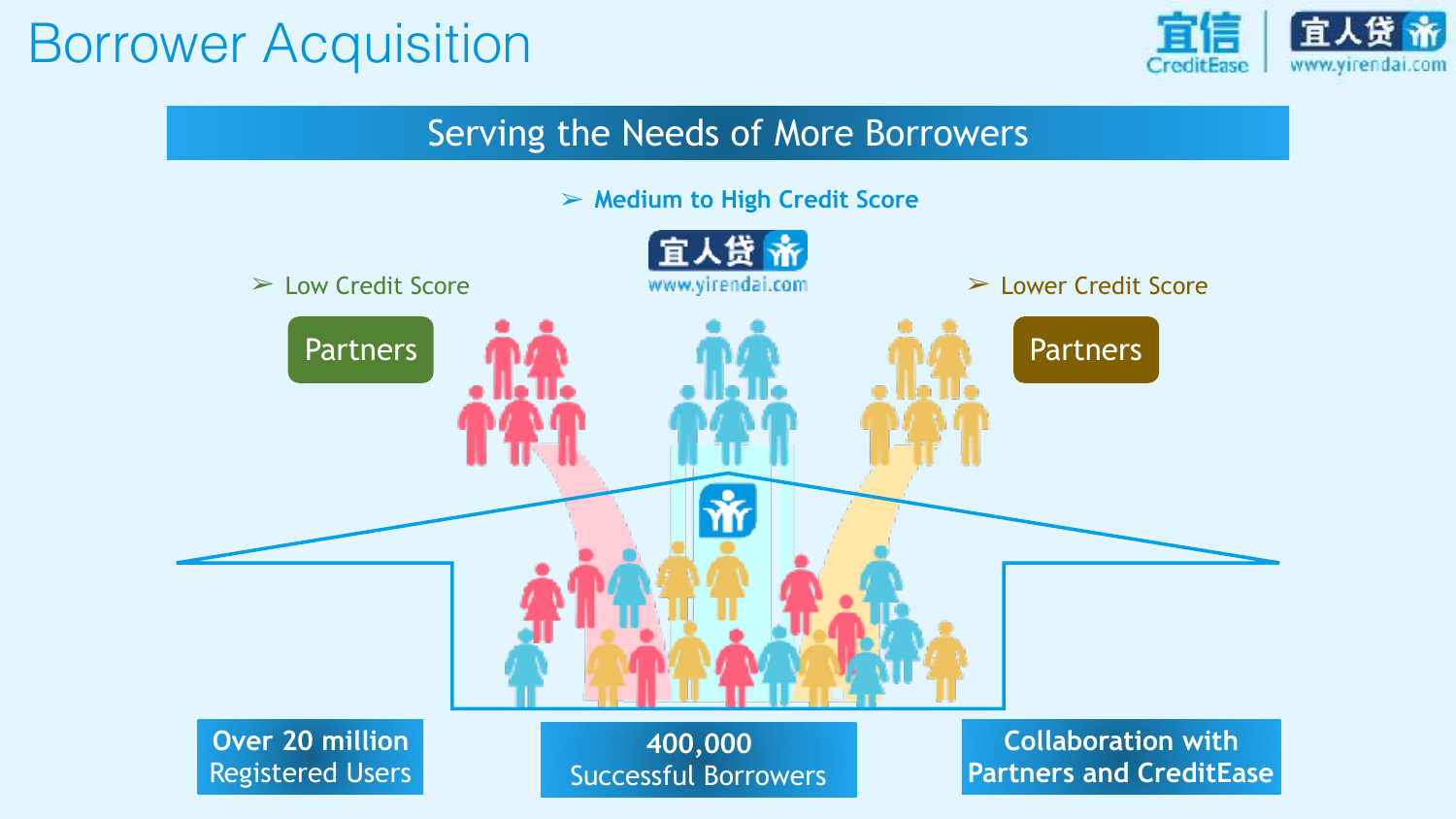## Investor Acquisition



#### Satisfying More Investment Needs for Investors



**Over 4 million** Registered Users

**800,000** Successful Investors

**Collaboration with Partners and CreditEase**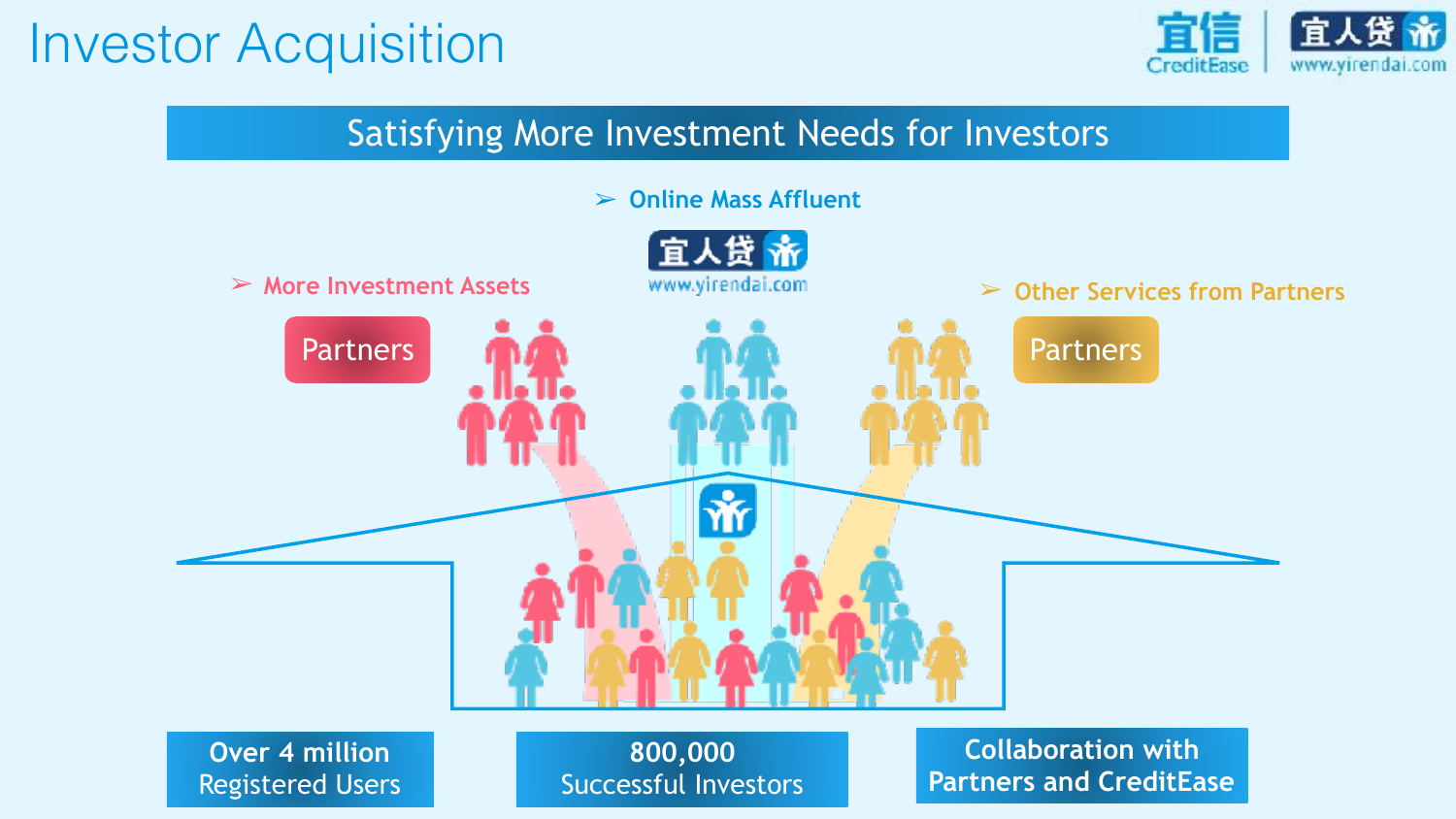Anti-Fraud



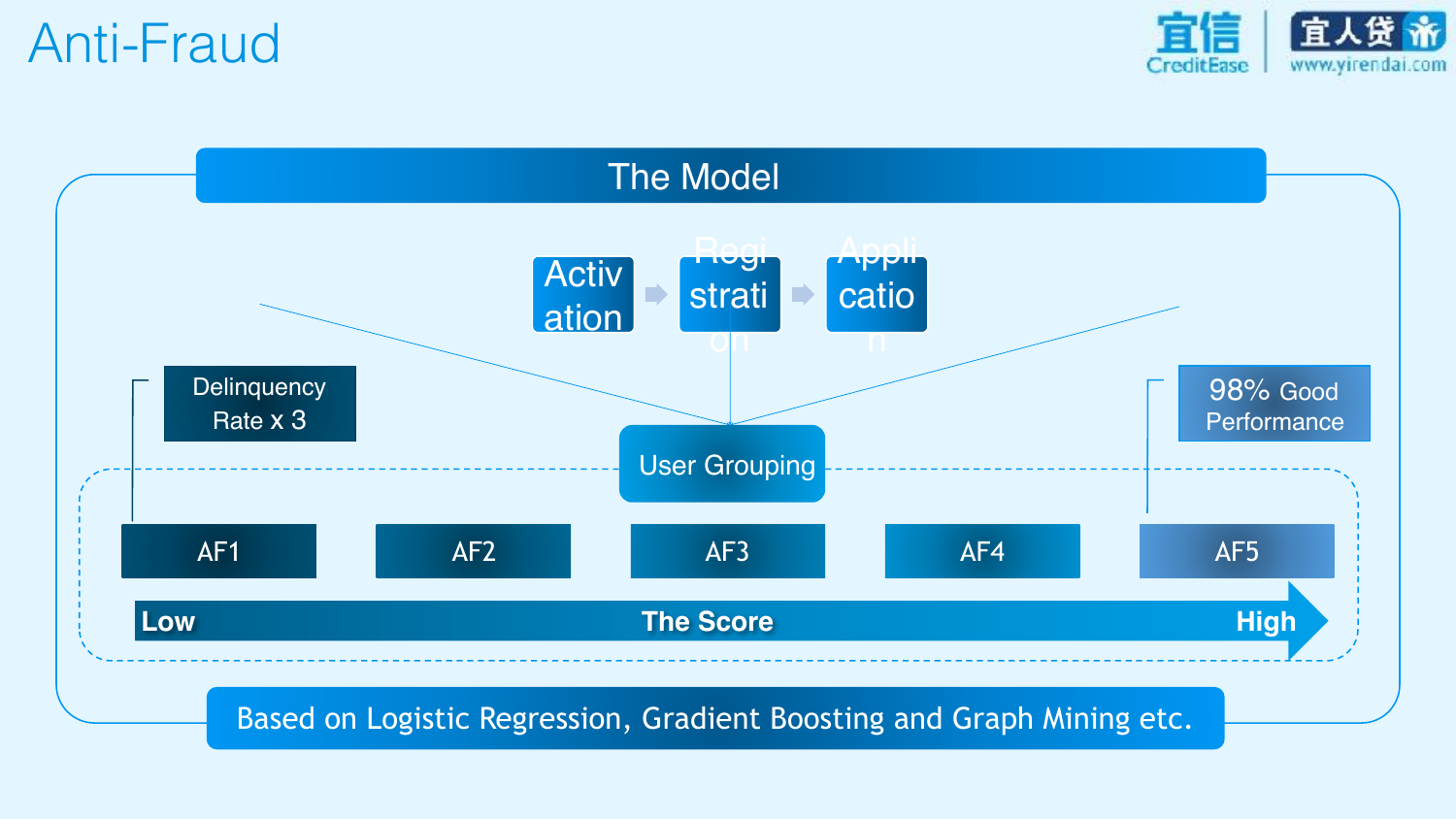## Yirendai Enabling Platform



# **Make the Industry More Efficient**